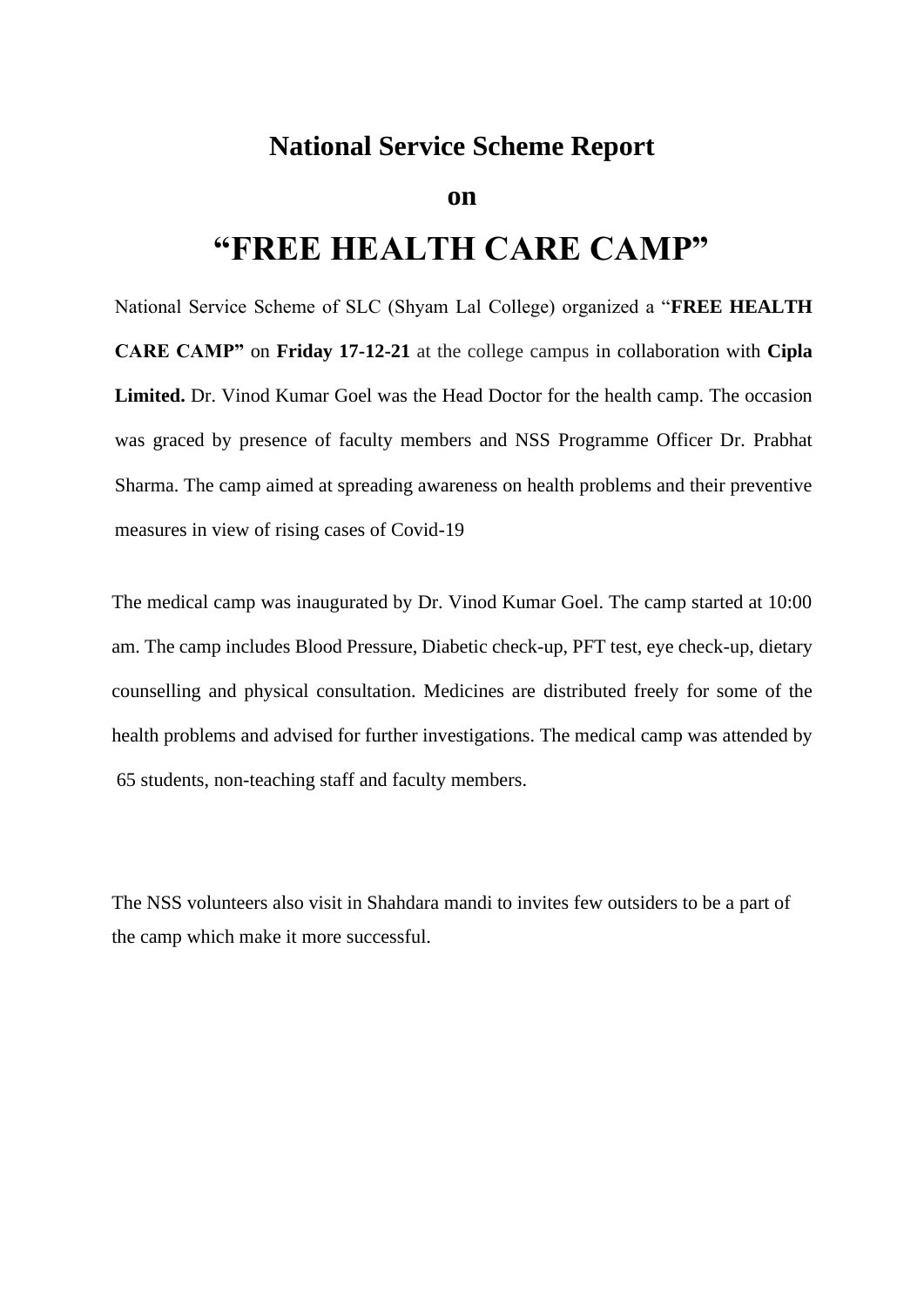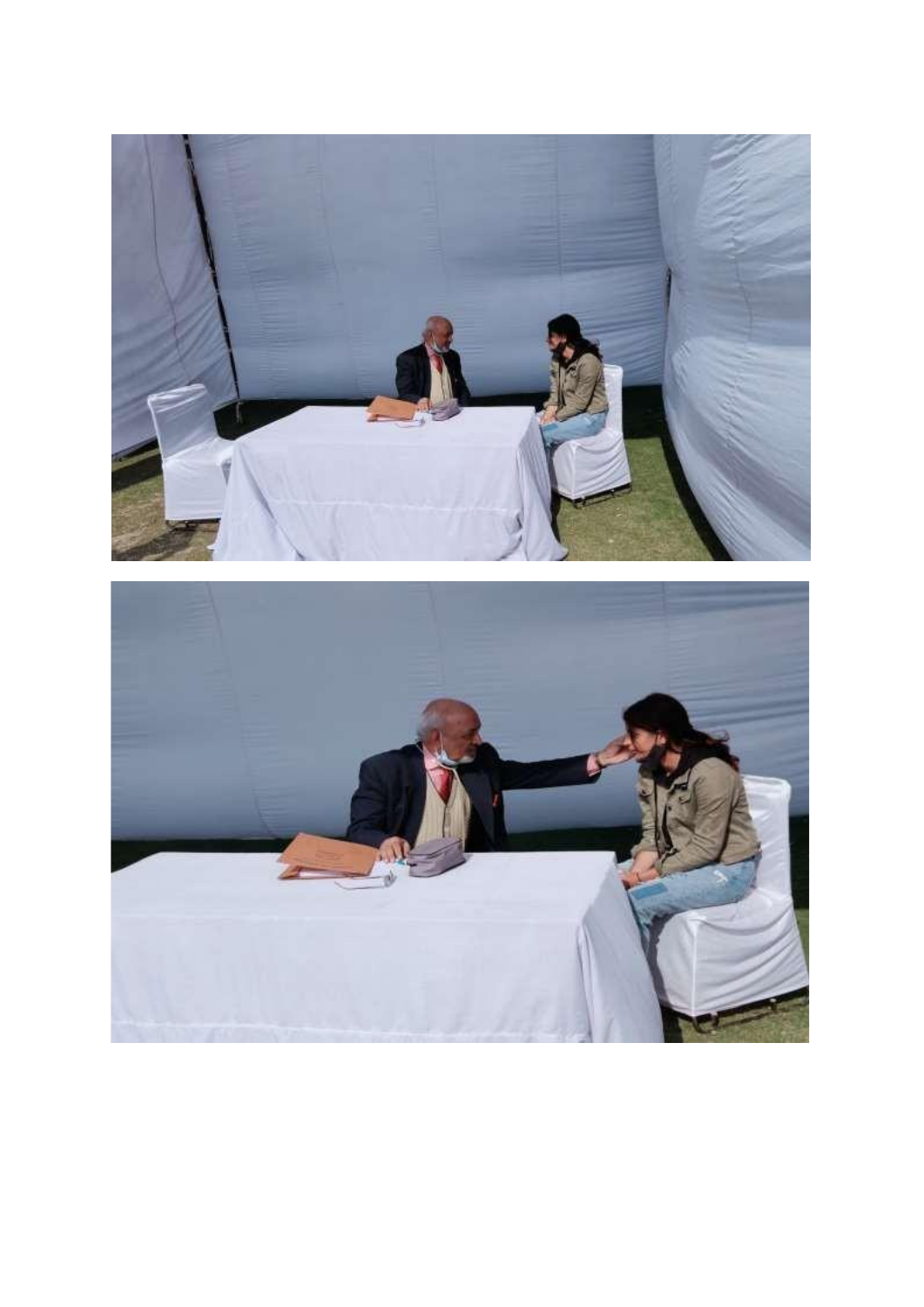

C GPS Map Camera Rd Number 60 New Delhi, Delhi, India F-11, Hardwari Lal Goyal Mrg, Dwarkapuri, Shahdara, New Delhi, Delhi 110032, India Lat 28.673987° Long 77.281466° Google 17/12/21 11:50 AM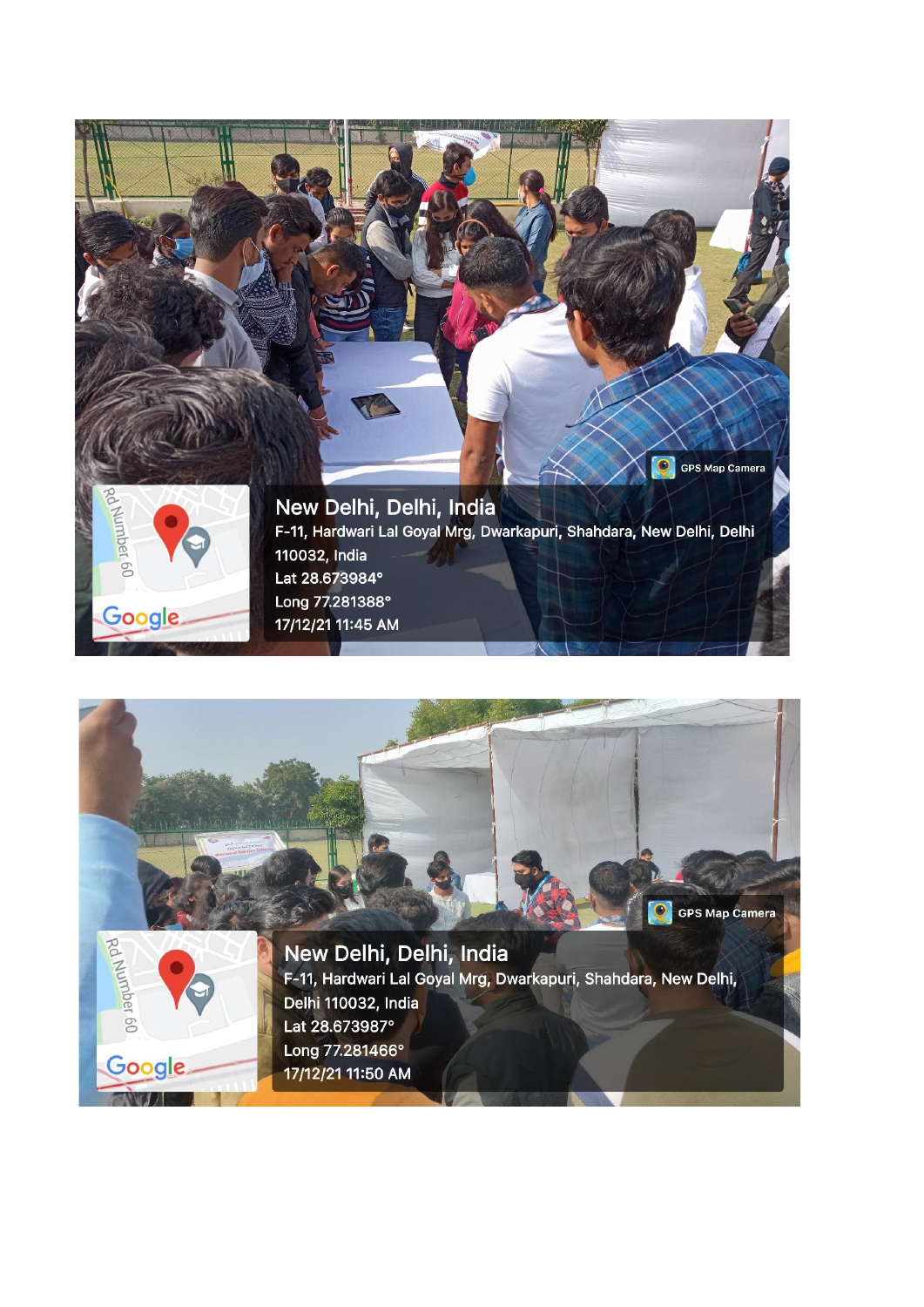Cipla Limited. provide awareness on disease like Asthma and as well, its severity and stages as well and told us that **one can live normal live along with asthma as well.** They also makes students understands that inhalers are right and for asthma and are compulsory for its cure. After the session, they conducted PFT test to check health of lungs. *(Pulmonary function tests (PFTs) are noninvasive tests that show how well the lungs are working.)*